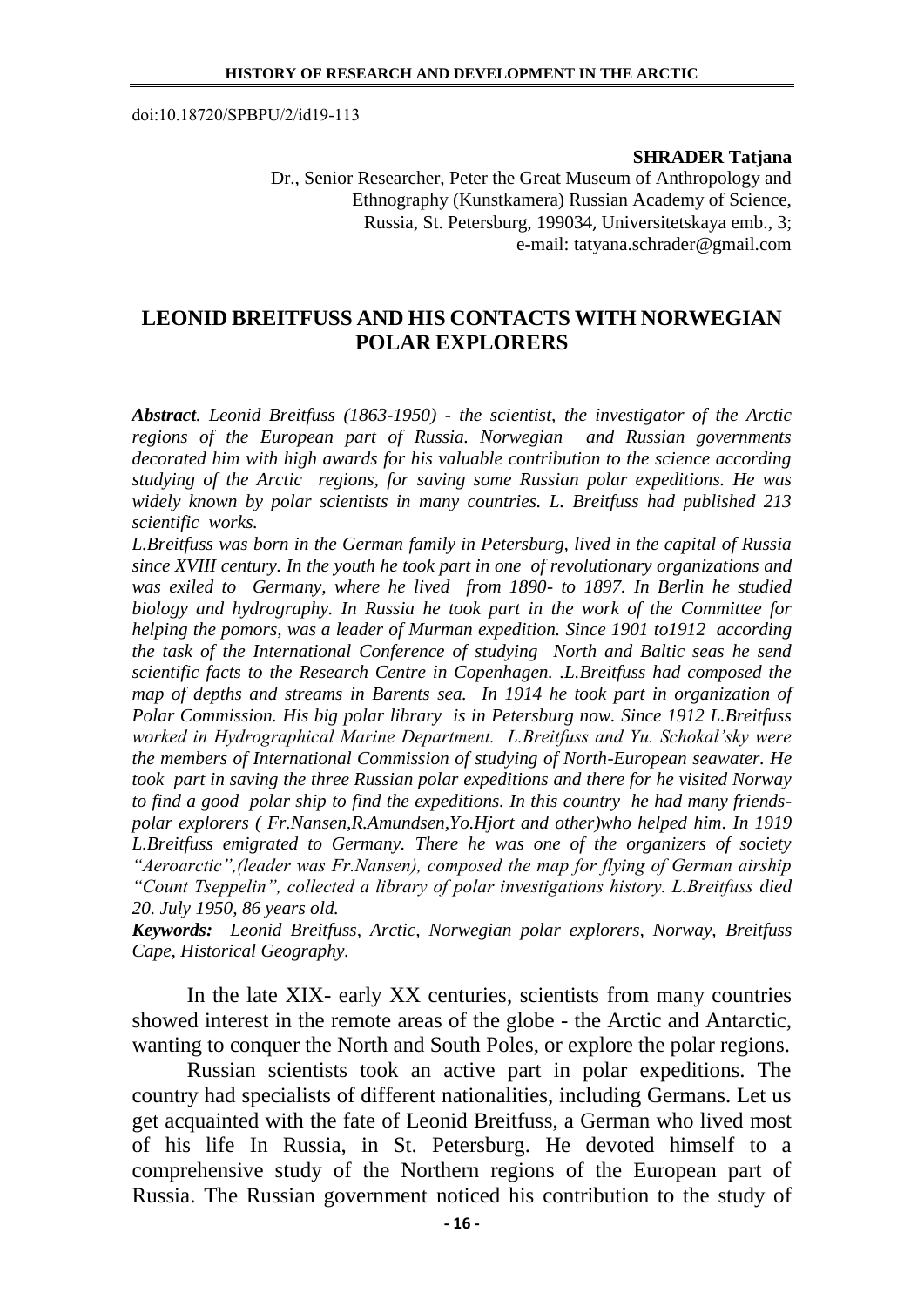the Northern outskirts of Russia, awarding the State Councilor, the gentleman Leonid Breitfuss with the order of St. Anna of the 3rd degree for the leadership in Murmansk expedition, with the order of St. Vladimir of the 4-th degree for the organization and management of the rescue campaigns in Murmansk, with the medal of the Imperial Russian Geographical Society named after F. Litke for his scientific contributions to the study of the Northern water areas of Russia; the government of Norway acknowledged him with the II class order of St. Olaf for organizing the rescue of several expeditions. The name of this researcher was given to the Wet Cape on the Severnaya Zemlya and Breitfuss Cape in the South-East of the Hoover island in the archipelago of Franz Joseph Land [1, р. 1,2 ].

Until 1920, L. Breitfuss lived and worked In Russia, and then moved to Germany, lived there until he got 86 years and died, revered by researchers of the Arctic regions of almost all European countries. He was personally acquainted with most of the outstanding polar scientists, including F. Nansen, R. Amundsen, F. Malgren, U. Nobile, and O. Nordenskiöld, U. von Drygalsky, G. Sedov, N. Zubov, V. Vise, E. Shekelton and many others [2, P. 20]. His activities were scientific and practical, 117 out of his 213 works were published In Russia before 1919. The books were devoted to the main directions of scientific work systematics and faunal studies of calcareous sponges of the European seas, and the hydrography of the Northern waters. In addition, his works of a purely geographical nature were published [3].

 Leonid Breitfuss came from a German family on his father's side. In 1732, his great-grandfather, together with other fellow-Protestants, was forced to leave Salzburg and settled in Rastenburg; in the late eighteenth century, the grandfather, Daniel Gottlieb, moved with his two brothers to St. Petersburg, where he started a family, worked as a jeweler. The researcher's father Ludwig Breitfuss (1826-1893), a Russian industrialist, was married to a girl of Swedish origin from Estonia — Emma Soldenschloh (1845-1921). Ludwig Breitfuss had 6 children — 4 sons and 2 daughters: they lived permanently in St. Petersburg, keeping the Lutheran religion and German citizenship. The eldest son, Leonid Breitfuss, was born on November 19 / December 1, 1864 [2, p. 6]. According to his passport of 1901, he was a dark brown-haired man with blue eyes, handsome and tall [4].

 Ludwig Breitfuss' sons studied in Petrischule, in their early years they took part in gatherings of Torchinsky's revolutionary group "Fellowship of St. Petersburg workmen". In 1888, after Torchinsky was arrested, Leonid Breitfuss headed this organization for some time, for which he was arrested too and after a short imprisonment in "Kresty" (Crosses)"-prison, was sent to Germany as a German citizen. As a young man, he showed interest in natural sciences, while in Germany, he attended lectures in zoology and biology at the University of Berlin and the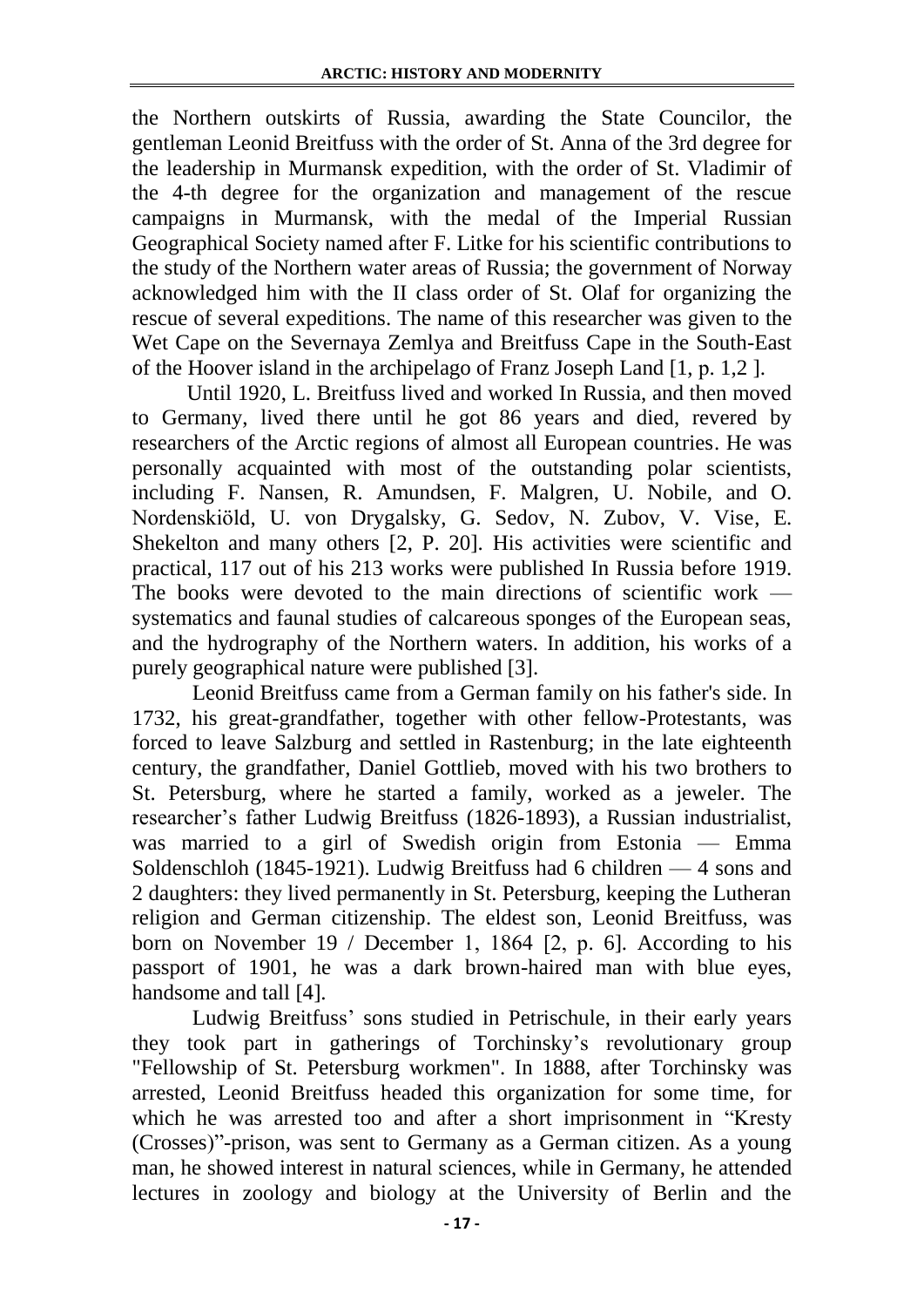Polytechnic College, as well as traveled to various biological marine stations in Germany. His exile lasted from 1890 to 1897 [2, р. 7].

During this period, a tragedy broke out in Northern waters of Russia — in the autumn of 1894, during a storm, 25 Pomeranian vessels were lost. This event elicited a response from the citizens of Russia, including the scientific community. In 1898, the Northern Commission was founded at the Committee to assist Pomerania, it composed of Russian scientists who had had research experience in Northern regions. One of the tasks of the Commission was to conduct scientific fishery research. At the beginning, this Commission's activity was headed by a young scientist-biologist Nikolay Knipovich who, having worked for one year in this position, refused the management role. To the great joy of Leonid Breitfuss, who had returned from Germany by the time, he was invited to lead a scientific expedition. A hostile relationship between L. Breitfuss and N. Knipovich lasted for many years. The activity of the Murmansk expedition under the leadership of L. Breitfuss was aimed at the development and implementation of plans on improving the processes of fishery in the Northern waters of Russia. The result of the expedition was recognized by the international community, and this is a great merit of Leonid Breitfuss, Doctor of Natural Sciences. On the instructions of the international conference on the study of the Northern and Baltic seas, since 1901, L. Breitfuss' expedition ships regularly collected data on hydrology, zoology, meteorology in these areas and sent information to the Research Center in Copenhagen. It is necessary to underline the diversity of the expedition's research work, as evidenced by the first detailed map of the depths and currents of the Barents Sea. For the first time after years1822-1832, the data of the depths along the coast of the Kola coast were clarified, and L. Breitfuss, on the instructions of The Chief Hydrographic Office, prepared a note on the boundaries of the territorial waters of European Russia in the Arctic Ocean. Both expedition and scientific work of Murmansk campaign lasted for 10 years [5, р. 294].

In 1909, L. Breitfuss began to process the richest scientific material. In 1912, having adopted the Russian citizenship, he began working in the Hydrographic Department of the Russian Navy, and in 1913, the Ministry of the Sea appointed an honorary officer of the Management Department, General-Lieutenant Y. Shokalskiy and the head of the Hydrometeorology Department State Councilor L. Breitfuss to take part in the International Commission for the study of Northern European waters in Copenhagen [6, р. 10].

 In the early twentieth century, both foreign and Russian polar explorers made plans to conquer the North Pole and the Central part of the Arctic Ocean. In 1912-1913, almost simultaneously, three Russian expeditions headed by G. Sedov, V. Rusanov and G. Brusilov went to the Arctic Ocean. There was no news from them for a long time. In 1914, the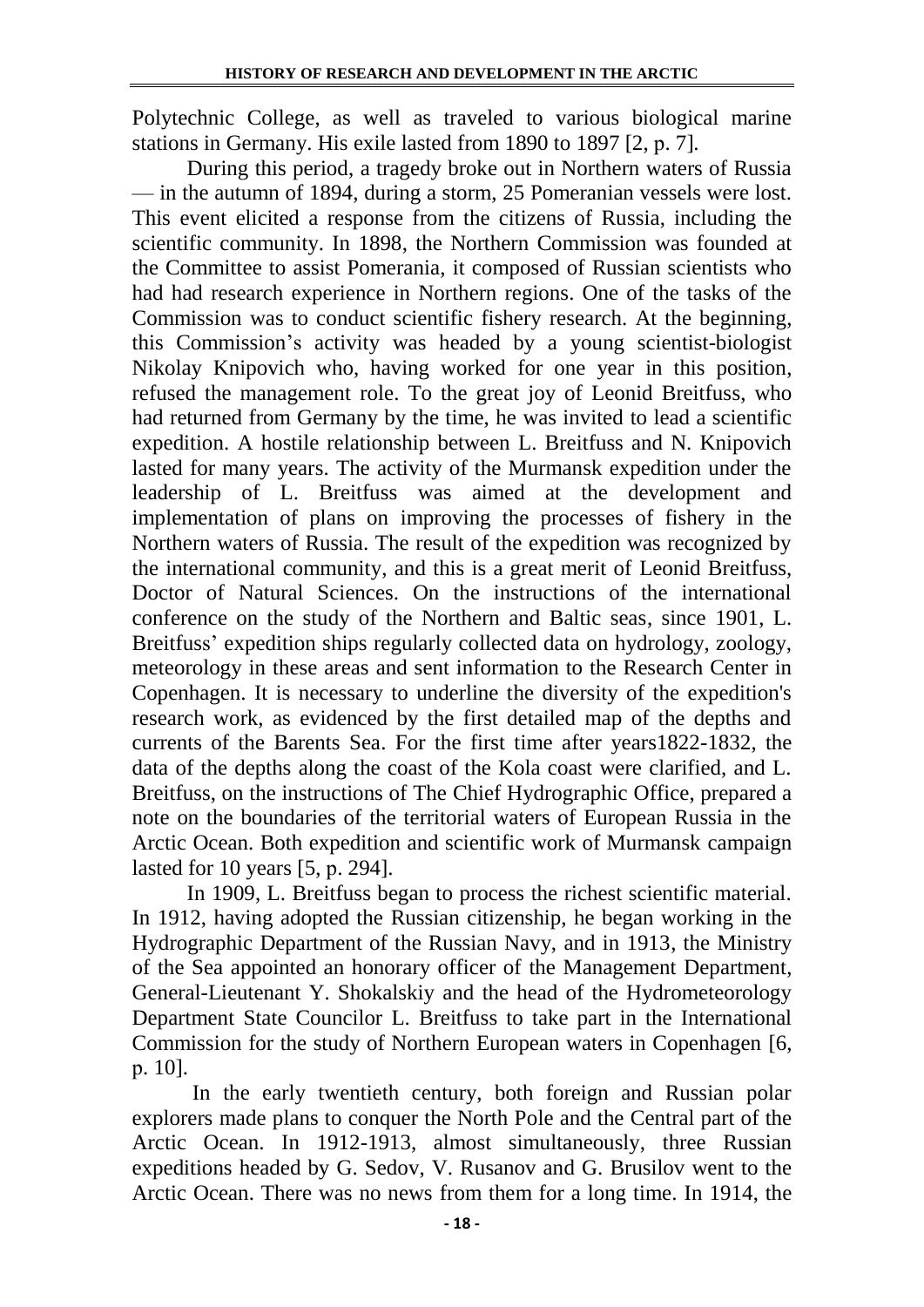government decided to organize a rescue expedition on a Norwegian ship. The hydrographic office instructed L. Breitfuss to find a vessel for this expedition in Norway. He was fluent in German and had extensive contacts with Norwegian polar explorers.

G. Sedov had work experience in the North as a member of several expeditions of Hydrographic Management Office. Over the years, he had been developing a plan for his own expedition, which was not approved by the special Commission of the Hydrographic Management Office. L. Breitfuss was a member of this Commission [7, p. 510]. State didn't subsidize the expedition, the money was collected by private investors, such as a publisher A. Suvorin, singers F. Shalyapin, L. Sobinov, A. Nezhdanova, who did not skimp on resources, as the implementation of the campaign in the North was of a patriotic character, but still there was not enough money, the preparation was conducted in haste, there was no radio operator on board of the old schooner "St. Foka". The hastily assembled team came out of Arkhangelsk in August 1912.

In the same years, two Russian polar explorers G. Brusilov and V. Rusanov, leading two expeditions, went to sea with their plans to explore the Arctic Ocean, having no radio operator on any of the ships [5, P. 186].

St. Petersburg sent dispatches to Bergen, to the famous Norwegian oceanographer, Y. Hjort (9), to Lyusaker, (a suburb of Christiania (Oslo)), to F. Nansen, to the small Northern towns of Norway — Tromsø, Vardø, where the consular representatives of Russia were located [8, p. 23-25, 32]. They immediately received response dispatches with a variety of proposals. Y. Hjort and F. Nansen replied urgently: they advised to buy a well-proven rescue ship "Gerda" in Sandefjord city [8, р. 51-52]. From 14 offered ships the Russian naval authorities chose the vessels recommended by the Norwegian polar explorers. On 13 February 1914 Navy Ministry urgently seconded L. Breitfuss to Norway to procure a suitable vessel. On February 18, a telegram came from Lyusaker to St. Petersburg, the Hydrographic Office: "Visited Nansen. Consul tomorrow. Going Sandefjord to inspect the vessel". L. Breitfuss had previously been F. Nansen's guest.

In the spring of 1914, L. Breitfuss carried out active work on selection of vessels to search for the expeditions. He wrote from Christiania to the Hydrographic Office: "Having arrived on February 17 in Christiania, I was studying the issue of the most appropriate equipment of the expedition in search of Lieutenant Sedov, Brusilov and Rusanov, for which I immediately connected prof. Nansen, captain Sverdrup, a member of the now being equipped expedition to the North Pole headed by Roal Amundsen, a physicist Birkeland, the secretary of this expedition Leon Amundsen (R. Amundsen's brother — T. Sh.), Dr. Yort and others". While in Norway, L. Breitfuss did not forget about professional interests. In one of the telegrams, he said: "I will go to Bergen this evening for a meeting with Dr. Y. Hjort and to learn the modern news, with the production of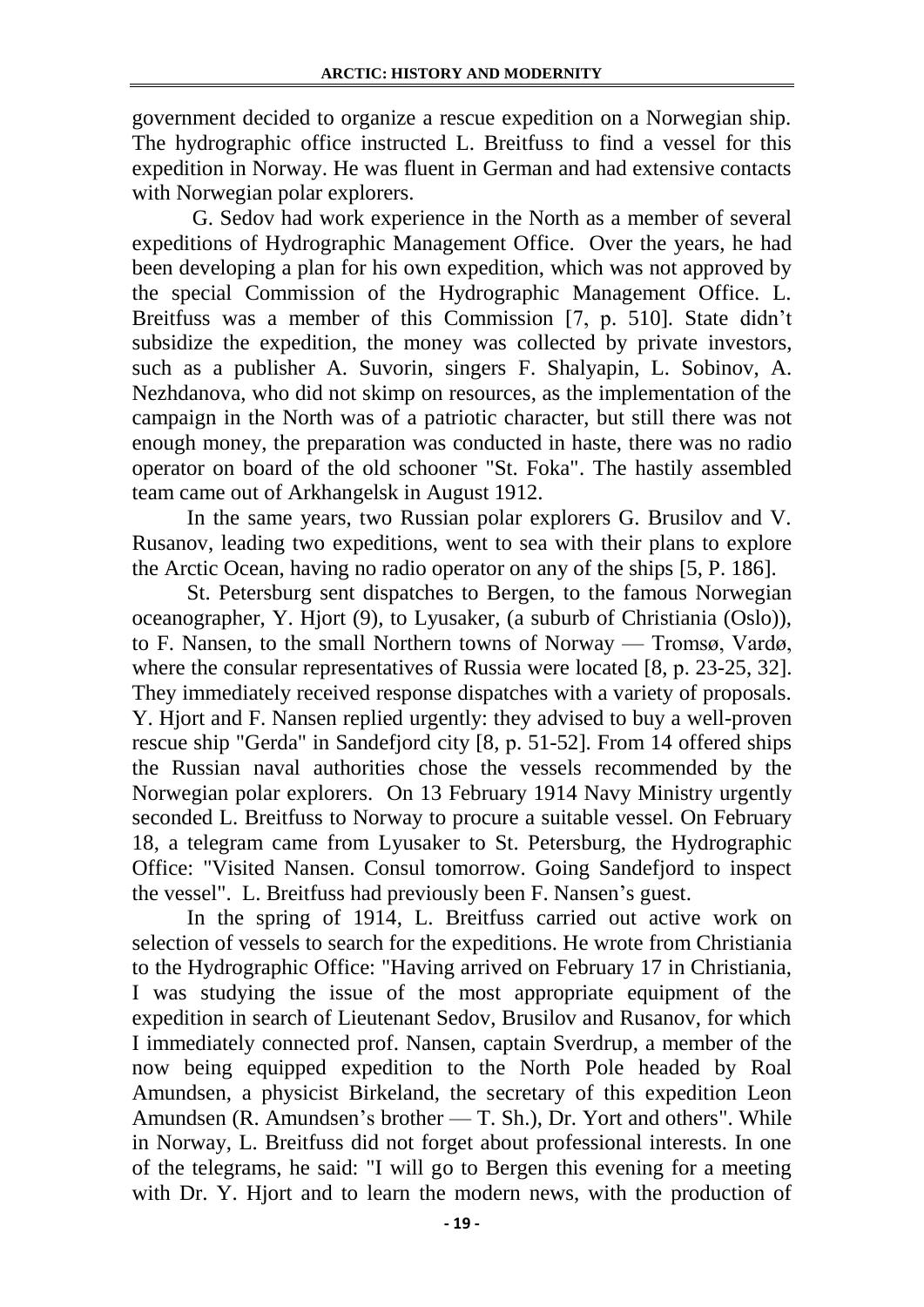hydrographic studies in the marine laboratory" [8, p. 258]. As it can be seen from the letter of L. Breitfuss, meeting with a famous polar explorer, an ally of F. Nansen, Otto Sverdrup, and purchasing the second ship "Eclipse" there, also for the salvation of Russian expeditions, L. Breitfuss offered the Navy Department to invite the polar explorer O. Sverdrup as the captain of this vessel [8, р. 107].

 Not without some hesitation, the Department representatives agreed. In correspondence with the Hydrographic office, L. Breitfuss described the Norwegian polar explorer as follows: Captain Sverdrup is a very respectable and serious - looking man of about 50 years. He has, apparently, very good health [8, p. 197]. At the same time, L. Breitfuss met R. Amundsen, who, planning a trip to the North Pole, expressed a desire to receive from Russia a set of maps of the shores of Siberia, indicating the recently discovered lands [8, p. 291 reverse]. Yet, R. Amundsen's expedition was delayed, so he decided to transfer the previously collected supplies to "Eclipse" vessel, which was being sent to the Kara Sea [9, P. 237 reverse].

In 1915, L. Breitfuss came to Norway again to organize the rescue of two Russian icebreakers "Taimyr" and "Vaigach", which were blocked by the ice of the Kara Sea while moving from Vladivostok to Arkhangelsk. O. Sverdrup took an active part in the rescue of these ships.

In 1918, L. Breitfuss restored the work of the biological station on the Kola Peninsula. At this time, the Russian ship "Solovey Budimirovich" with 85 passengers – emigrants from Russia, got into dire ice conditions, and if L. Breitfuss had not organized the rescue of this vessel by the icebreaker "Svyatogor"(now "Krasin"), under O. Sverdrup's leadership, the fate of the people could have been tragic.

It should be noted that in 1914 the Polar Commission was established at the Russian Academy of Sciences in St. Petersburg. The main task of this Commission was to coordinate the work of Arctic research In Russia. The Commission consisted of outstanding polar explorers of the country; the head of the Commission was Grand Duke Konstantin Konstantinovich. L. Breitfuss was one of the founders of the Polar Commission. The attraction of this Commission was an extensive library of Polar subjects, and now the library of the Polar Commission, stored in the fund of the Academy of Sciences library, includes 300 books from L. Breitfuss' library with notes of the owner, as well as several donated books. Earlier in the article it was stated that in 1919 L. Breitfuss emigrated to Germany, to Berlin, taking his archive with him.

 In Petrograd, in Tserkovnaya street (Blokhin street now) he left his big polar library. In November 1918, shortly before leaving, he received a certificate of protection from the Library Department of the Commissariat of Public Education stating that his personal library was managed and protected by this institution [10, l. 4]. In mid-January 1919, L. Breitfuss'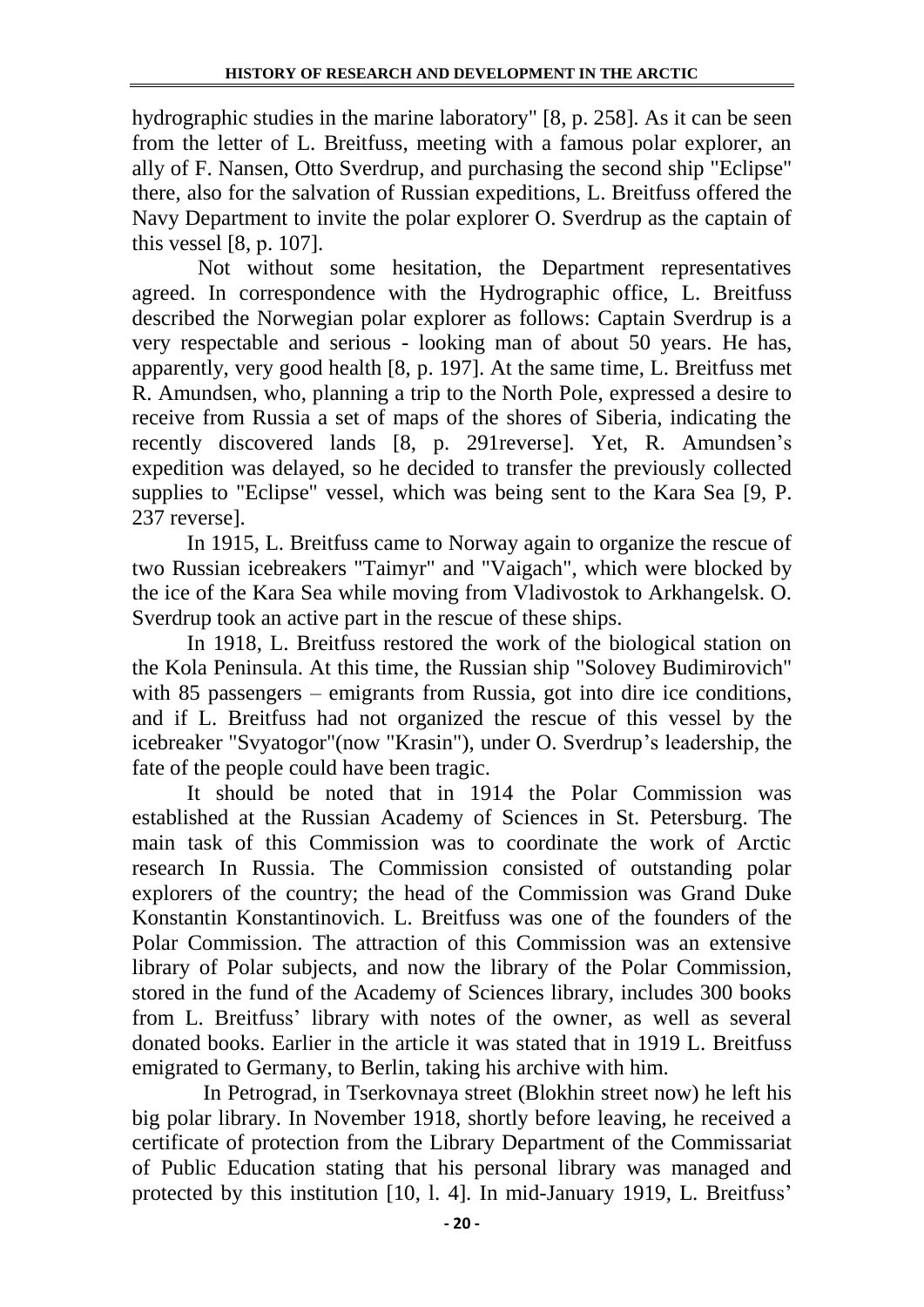library was delivered "to the Polar Commission premises of the Academy of Sciences" [12, l. 5].

What kind of gift books from the Norwegian polar explorers are now decorating shelves with the Polar Commission books?

 First, the book is in French. The title page reads: "An Pole Sud. Expedition du Fram. 1910-1912. Librairie Hachette et Cie: Paris, 1913". On the flyleaf of this book we can read "Dr. Breitfuss fra Roal Amundsen. 8.7.14― (To Dr. Breitfuss from Roal Amundsen.8.7.14). Next to the specified book by R. Amundsen, the library of the Polar Commission keeps the book by F. Nansen "Fritj of Nansen. The Oceanography of the North Polar Basin. Christiania: Printed by A. W. Brogger,1902, autographed by ―Leonid Breitfuss. In besondere Verehrung ergebenst űbereicht. Fritjof Nansen.Lysaker.1902" (Awarded to Leonid Breitfuss, with my great respect. Lyusaker.1902). Then, on the shelf of the Commission, there is a book by Johan Hjort "Report on Norwegian Fishery and Marine Investigations. V. I. Ed. by J. Hjort. Kristiania: Oscar Andersens Bogtrykkeri, 1900" autographed without a date: "Dr. Breitfuss. Von seinem Freund. Johan Hjort" (To Dr. L. Breitfuss. From his friend, Johan Hjort) [11, р. 184, 187, 189].

 The motives of L. Breitfuss' emigration to Germany are unknown. In Germany, he had to change his citizenship again. Once in Germany, L. Breitfuss, whose age was approaching 60 years, changed the focus of his activities. In the 1920s, he was one of the organizers of "Aeroarctic" society whose task was to study the Polar Regions with the help of an airship. The President of this society was F. Nansen. In 1928, in Leningrad, L. Breitfuss met Russian colleagues, supporters of the study of Polar Regions from the air. In 1931, L. Breitfuss together with German scientists made a map for the flight of the German airship "Count Zeppelin". In the 1930s, he published a number of monographs on the history of polar research.

Working in the Zoological Museum of the Berlin University, he was engaged in the systematization of the world scientific polar literature and all polar research at all times. Unfortunately, his work, which included 66,000 titles of books, compiled in alphabetical and systematic catalogues, ready to publish maps made during the air raids in 1943 burned in a bomb shelter [11, p. 19]. It was an irreparable loss.

After the war, working at the German Hydrographic Institute in Hamburg, L Breitfuss still managed to publish a part of his work saved during the war — thatw as about the Antarctic continent. Despite this failure, he continued to work in the libraries of Prague, Vienna and other European cities. L. Breitfuss repeatedly visited the Scott Polar Institute in Cambridge, where he was always met with great respect and offered to move to England with his new library and archive. But L. Breitfuss remained in Germany and died July 20, 1950 [12, р. 216].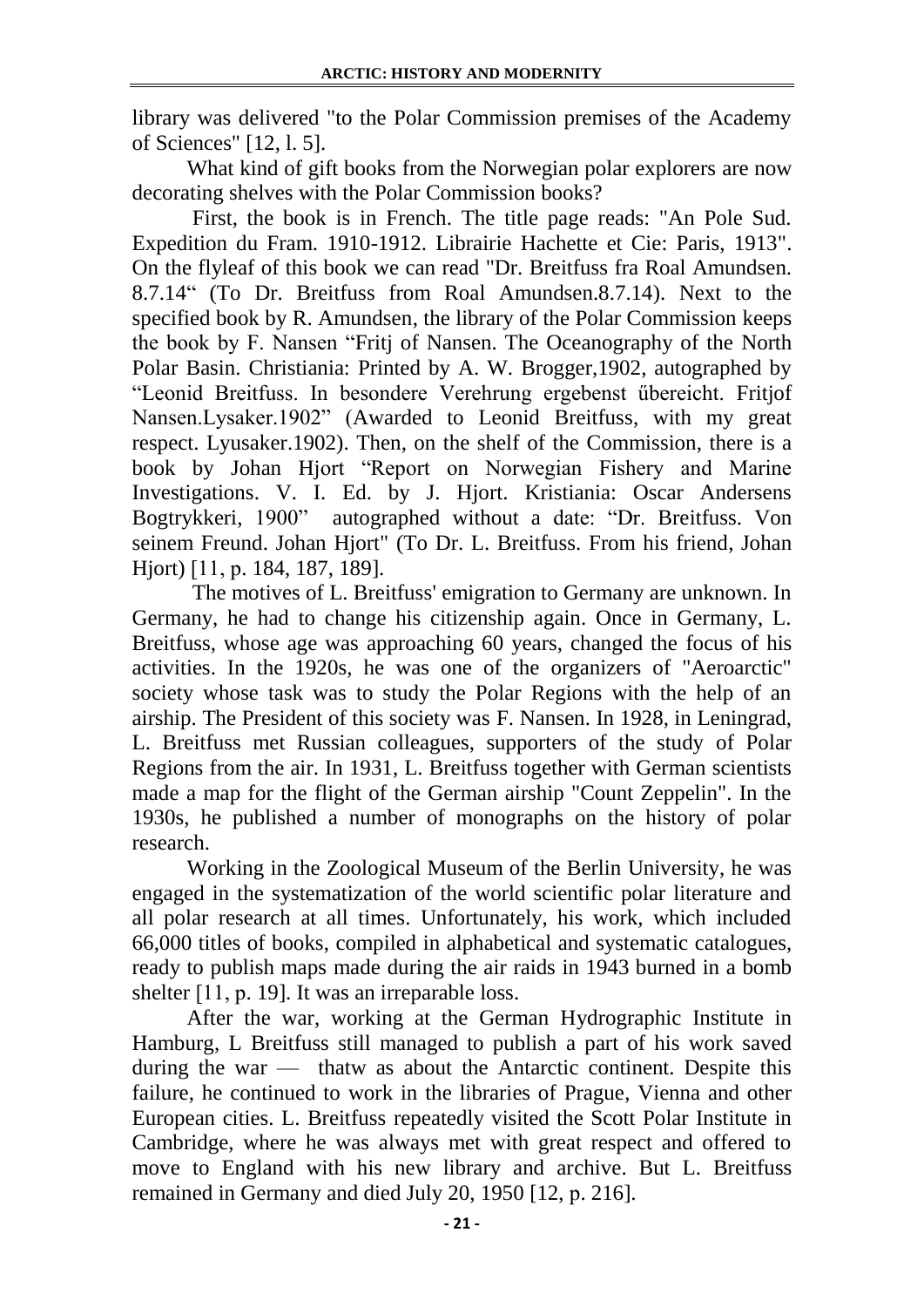Very little is known about L. Breitfuss' personal life. All his life he was a bachelor, and throughout his stay in Germany until the end of 1944, he lived with his sister, an economy was a responsible housekeeper. Little is known about the fate of his brothers and sisters. One of the brothers, Eduard Breitfuss, after 1917 worked as the Director of an orphanage in Leningrad, then in the 1930s - in the editorial and publishing department of the Institute of the Arctic in Leningrad, where he, together with the Director of the Institute, R. Samoylovich, in 1937 were arrested and shared the fate of many of his compatriots. Another brother of his worked as a fireman in Leningrad before the war [2, р. 35]. His sisters lived a life in Leningrad-Petersburg; his niece, a dentist, lives in the city now.

Here is a short description of a polar scientist's life. His research talent discovered in his younger years served the development of the Russian North, and at the end of his bright life, his broad knowledge of the history of the Arctic development gave a wide range of specialists –polar explorers the opportunity to learn the predecessors' work.

Having lived more than 20 years in Germany, in his declining years, his thoughts often returned to Russia, and not by chance in his last, 213th work "Erzwingen aber verspätete Aufschlüsse über die Umstimmigkeiten in der Murmansk-Expedition. Hamburg, 1949" (Forced, but belated explanation of disputes in the Murmansk expedition), published in limited quantities, he analyzed the events of almost fifty years ago.

## **REFERENCES:**

1. Rossijskij gosudarstvennyj arhiv voenno-morskogo flota [Russian State Archive of the Navy]. Fund 417. Register 5. №3737. (In Russ.)

2. Prof. Dr. Leonid Breitfuss zu seinem 50jährigen Polarforschungs-Jubilaűm (1898-1948) und seinen 85.Geburtstag(1864-1949)/ Holzminden,1949.

3. Kalkschwammfauna von Spitzbergen, Zool. Jahrb., 1898; Kalkscwammfauna des Weissen Meeres u.d. Eimeerkusten d. Europaischen Russlands, Записки Импер.Акад.наук,1898.;

4. Rossijskij gosudarstvennyj arhiv voenno-morskogo flota [Russian State Archive of the Navy]. Fund 116. Register.1. №26. D. 20. (In Russ.)

5. Schrader T. A. Leonid Breitfuss, a Polar Explorer. / Germans In Russia. Problems of cultural interaction, St. Petersburg: Dmitry Bulanin, 1998.

6. Rossijskij gosudarstvennyj arhiv voenno-morskogo flota [Russian State Archive of the Navy]. Fund 404. Register 1. №1716. (In Russ.)

7. Pinkhenson, D. M. The problem of the Northern Sea route in the era of capitalism. Leningrad: Sea transport, 1962.

8. Rossijskij gosudarstvennyj arhiv voenno-morskogo flota [Russian State Archive of the Navy]. Fund 404. Register 4, № 305. (In Russ.)

9. Rossijskij gosudarstvennyj arhiv voenno-morskogo flota [Russian State Archive of the Navy]. Fund 404. Register. 4. №307. (In Russ.)

10. Arhiv Sankt-Peterburgskogo otdeleniya RAN [St. Petersburg branch of RAS Archive Fund]. 75. Register.1. Storage. 37. (In Russ.)